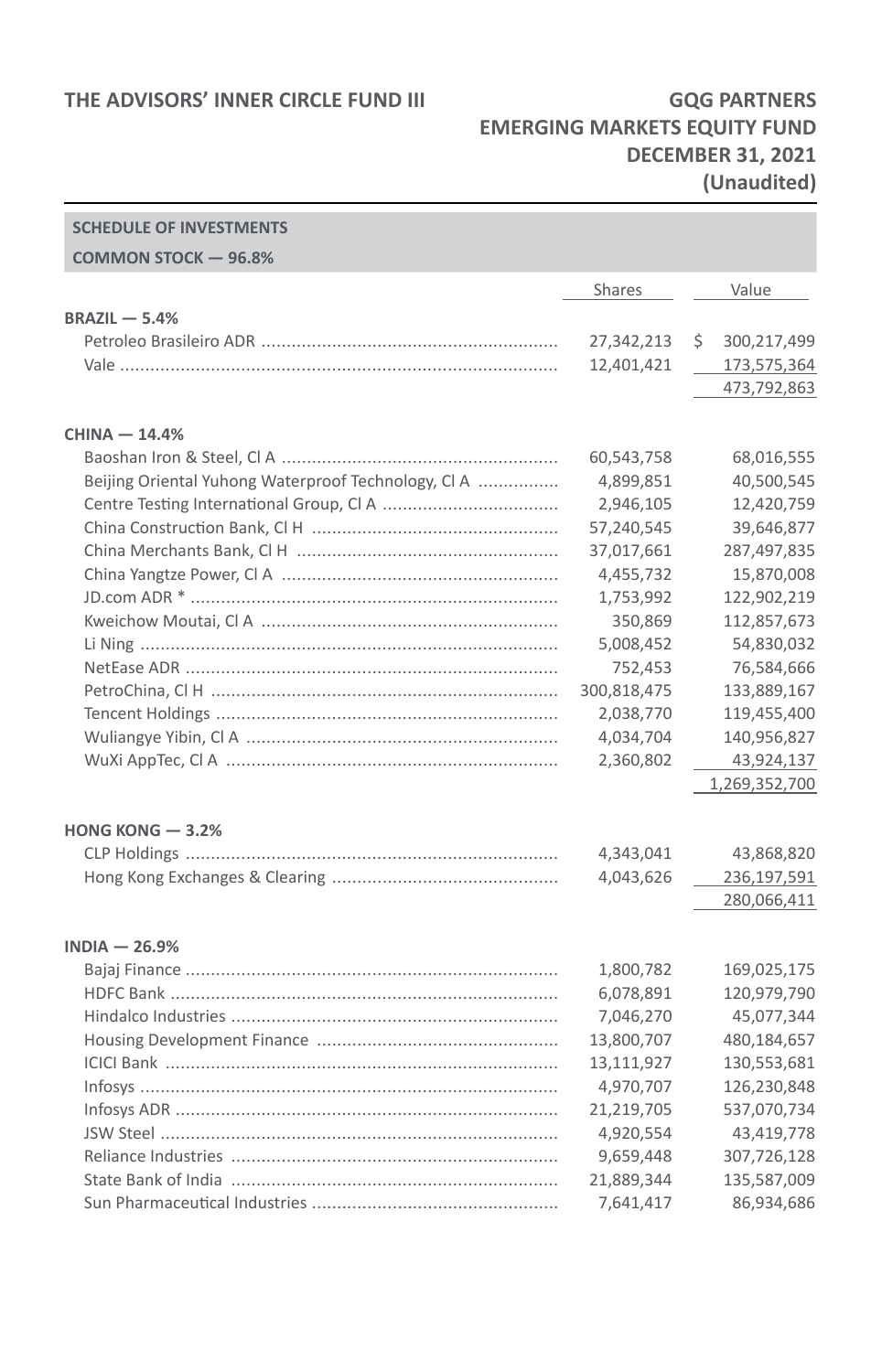### **THE ADVISORS' INNER CIRCLE FUND III GQG PARTNERS**

<u> Termin a shekara ta 1989 a Tanzania a Tanzania a Tanzania a Tanzania a Tanzania a Tanzania a Tanzania a Tanza</u>

# **EMERGING MARKETS EQUITY FUND DECEMBER 31, 2021 (Unaudited)**

| <b>COMMON STOCK - continued</b> |             |                            |
|---------------------------------|-------------|----------------------------|
|                                 | Shares      | Value                      |
| <b>INDIA</b> (continued)        |             |                            |
|                                 | 2,438,308   | \$.<br>122,622,843         |
|                                 | 4,858,848   | 72,648,408                 |
|                                 |             | 2,378,061,081              |
| INDONESIA - 1.0%                |             |                            |
|                                 | 173,833,435 | 89,318,939                 |
| KAZAKHSTAN - 0.5%               |             |                            |
|                                 | 342,494     | 39,729,304                 |
| $MEXICO - 1.4%$                 |             |                            |
|                                 | 76,435      | 3,326,451                  |
|                                 | 31,630,748  | 117,805,796                |
|                                 |             | 121,132,247                |
| NETHERLANDS - 5.3%              |             |                            |
|                                 | 231,126     | 185,747,136                |
|                                 | 2,529,427   | 284,368,174<br>470,115,310 |
| <b>RUSSIA-15.7%</b>             |             |                            |
|                                 | 53,926,292  | 247,363,418                |
|                                 | 2,405,312   | 211,727,518                |
|                                 | 122,544     | 37,257,939                 |
|                                 | 3,689,124   | 113,145,433                |
|                                 | 51,065      | 8,908,889                  |
|                                 | 1,279,686   | 111,536,664                |
|                                 | 26,251,925  | 208,374,951                |
|                                 | 78,090,415  | 305,220,081                |
|                                 | 2,048,622   | 43,853,193                 |
|                                 | 1,210,860   | 98,433,307                 |
|                                 |             | 1,385,821,393              |
| <b>SOUTH AFRICA - 0.5%</b>      |             |                            |
|                                 | 378,539     | 48,379,941                 |
| <b>SOUTH KOREA - 4.8%</b>       |             |                            |
|                                 | 191,925     | 43,848,332                 |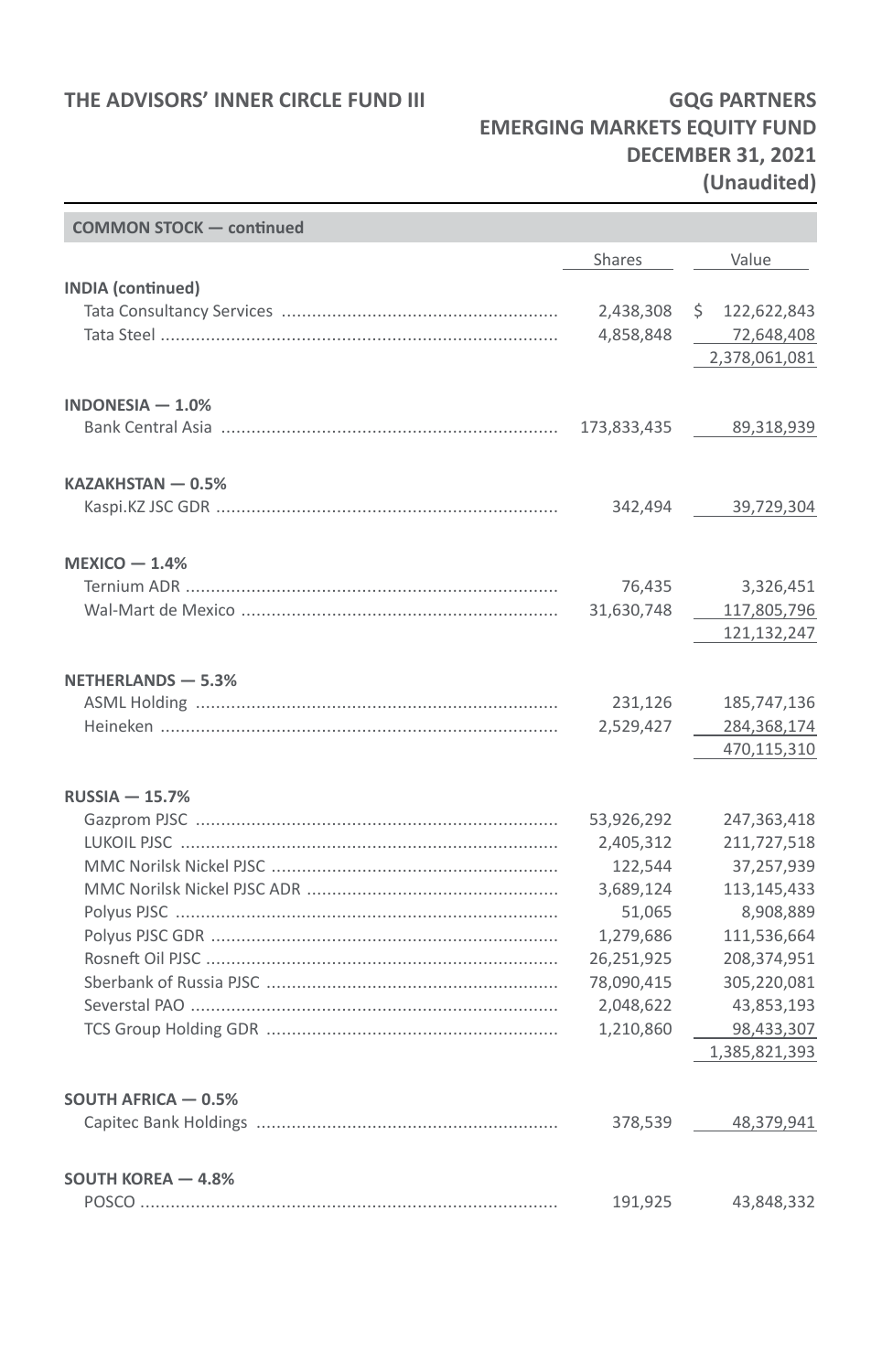### **THE ADVISORS' INNER CIRCLE FUND III GQG PARTNERS**

# **EMERGING MARKETS EQUITY FUND DECEMBER 31, 2021 (Unaudited)**

| <b>COMMON STOCK - continued</b> |                                 |                                                              |
|---------------------------------|---------------------------------|--------------------------------------------------------------|
|                                 | Shares                          | Value                                                        |
| <b>SOUTH KOREA (continued)</b>  | 4,595,934<br>626,508<br>969,131 | 302,115,760<br>\$<br>34,753,849<br>47,013,390<br>427,731,331 |
| $SPAIN - 1.7%$                  | 25,445,125                      | 150,915,301                                                  |
| $TAIWAN - 8.5%$                 |                                 |                                                              |
|                                 | 23,209,799<br>1,962,525         | 515,919,869<br>236,111,383<br>752,031,252                    |
| TURKEY $-0.7%$                  | 30,359,504                      | 64,377,991                                                   |
| UNITED KINGDOM - 3.1%           |                                 |                                                              |
|                                 | 2,343,918<br>2,755,957          | 126,079,349<br>147,474,335<br>273,553,684                    |
| UNITED STATES - 3.7%            |                                 |                                                              |
| Information Technology - 2.7%   |                                 |                                                              |
|                                 | 243,263<br>347,094              | 174,942,586<br>63,473,080<br>238,415,666                     |
| Materials $-1.0%$               |                                 |                                                              |
|                                 | 1,391,735                       | 86,315,405                                                   |
|                                 |                                 | 324,731,071                                                  |
| <b>Total Common Stock</b>       |                                 |                                                              |
|                                 |                                 | 8,549,110,819                                                |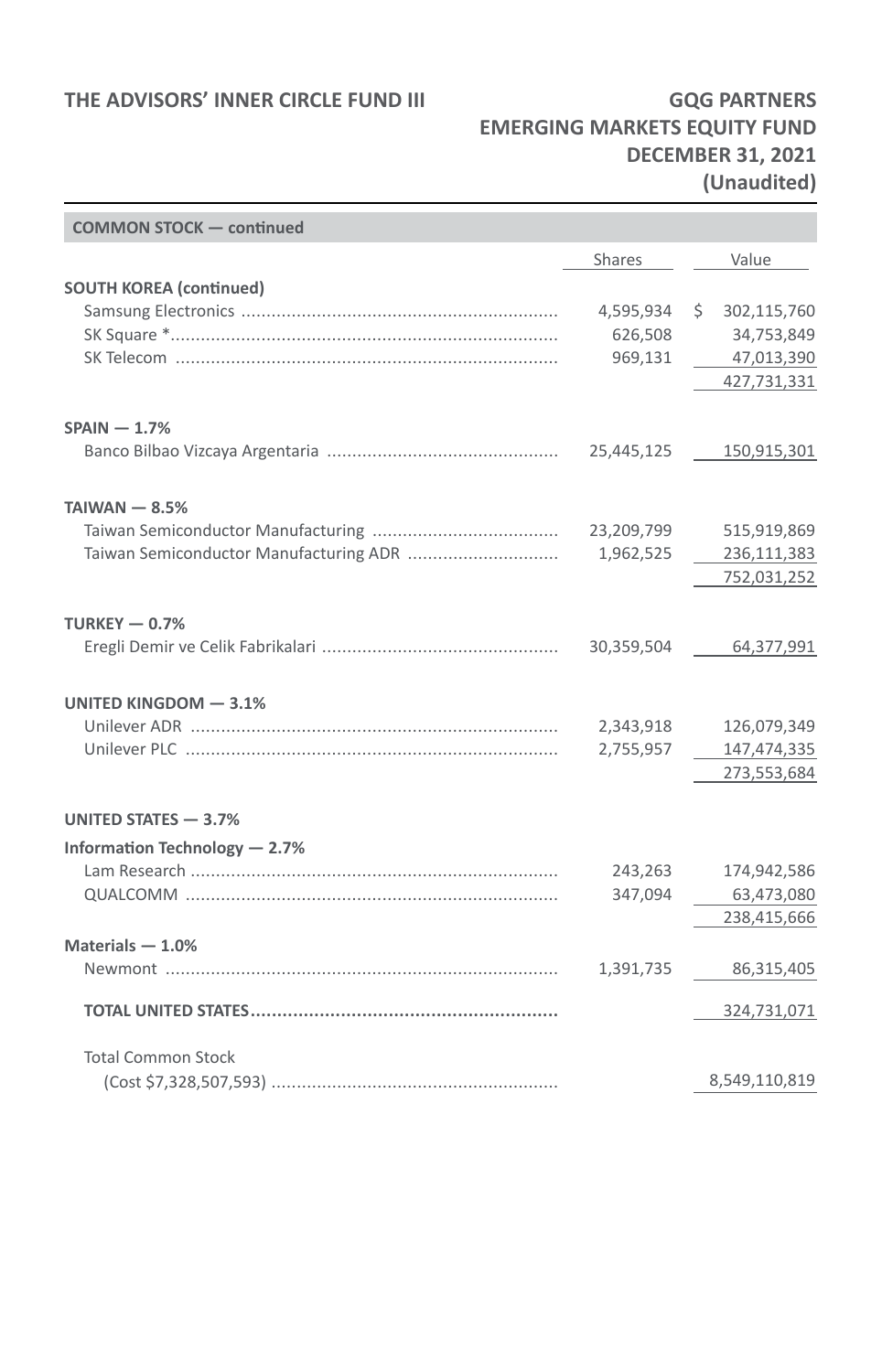#### THE ADVISORS' INNER CIRCLE FUND III **GQG PARTNERS**

## **EMERGING MARKETS EQUITY FUND DECEMBER 31, 2021 (Unaudited)**

#### **PREFERRED STOCK — 2.3%**

|                 |                                                         | <b>Shares</b> |    | Value           |
|-----------------|---------------------------------------------------------|---------------|----|-----------------|
| $BRAZIL - 2.3%$ |                                                         |               |    |                 |
|                 |                                                         | 23,088,513    | S. | 86.840.996      |
|                 |                                                         | 22,413,316    |    | 114,480,941     |
|                 | <b>Total Preferred Stock</b>                            |               |    |                 |
|                 |                                                         |               |    | 201,321,937     |
|                 |                                                         |               |    |                 |
|                 | Total Investments-99.1%                                 |               |    |                 |
|                 |                                                         |               |    | \$8,750,432,756 |
|                 |                                                         |               |    |                 |
|                 | Percentages are based on Net Assets of \$8,825,928,974. |               |    |                 |
| *               | Non-income producing security.                          |               |    |                 |
| (A)             | There is currently no rate available.                   |               |    |                 |
|                 | ADR - American Depositary Receipt                       |               |    |                 |
| $Cl - Class$    |                                                         |               |    |                 |

*GDR — Global Depositary Receipt PJSC —Public Joint Stock Company*

*PLC — Public Limited Company*